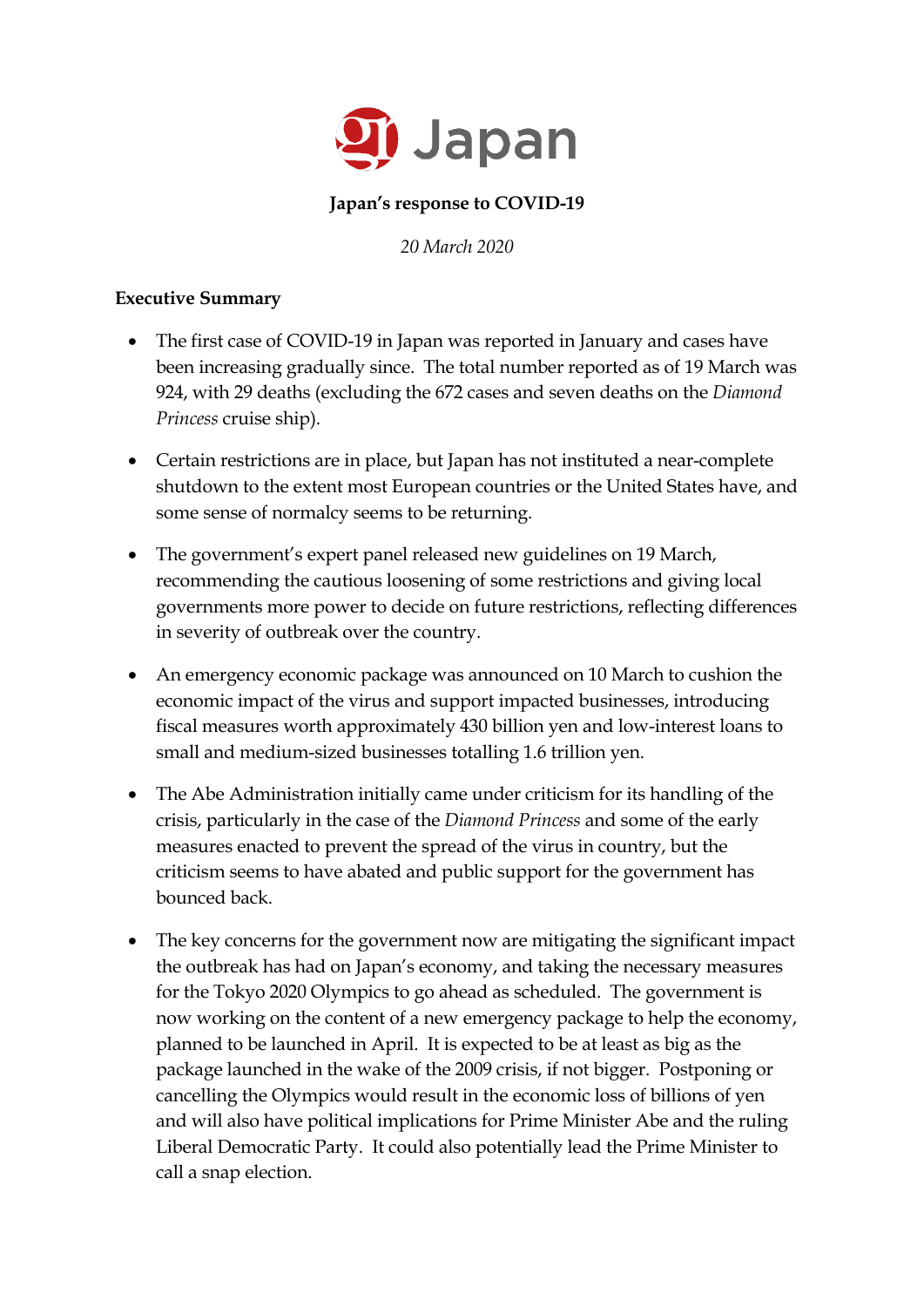### **The timeline of Japanese government's response**

The first reported case of COVID-19 came in early January, when a Chinese resident who had returned to Japan from a trip to Wuhan tested positive during a hospital stay for pneumonia. The first reported case of transmission within Japan came on 28 January, when a tour bus driver in Nara Prefecture tested positive after driving a tour group from Wuhan. Since then, cases have been gradually increasing daily, though at a much slower rate than the exponential rate seen in most other countries.

On 13 February, the Japanese government announced a 15.3 billion-yen economic package to tackle the spread of the virus. Measures announced included strengthening border controls to minimise the spread of the virus, funding for the development of vaccines and virus test kits, and support for returnees from Wuhan. The government also announced 500 billion yen of low-interest loans for small and medium-sized businesses impacted by the virus.

On 25 February, over a month since COVID-19 was first detected in Japan, the Japanese Cabinet Office announced the release of its official plan for responding to the COVID-19 pandemic. Acknowledging that "there have been domestic cases where the route of transmission was not clear and clusters of group infection appeared in certain regions," the plan intended to control the existing transmission of the disease within Japan. The plan called for postponing large scale events throughout Japan and for businesses to allow telecommuting. In areas where the virus was known to be spreading, citizens were asked to reduce the amount of time they spend outside. The Ministry of Health, Labour, and Welfare's Expert Meeting ("Expert Meeting") on the virus declared that the next two weeks would be the critical moment for determining whether Japan would face widespread infection or not.

On 27 February, Prime Minister Shinzo Abe unexpectedly announced that all schools would be closing until early April to prevent the spread of the virus. This announcement caused widespread confusion. Subsequently, the government clarified that the announcement was a "request" and that whether to close schools was up to local governments. Most schools in Japan did close and remain closed, though some municipalities kept school buildings open for children whose parents could not look after them.

On 9 March, the Expert Meeting reconvened to assess the progress of the epidemic during the two-week "critical moment." The following conclusions were reached: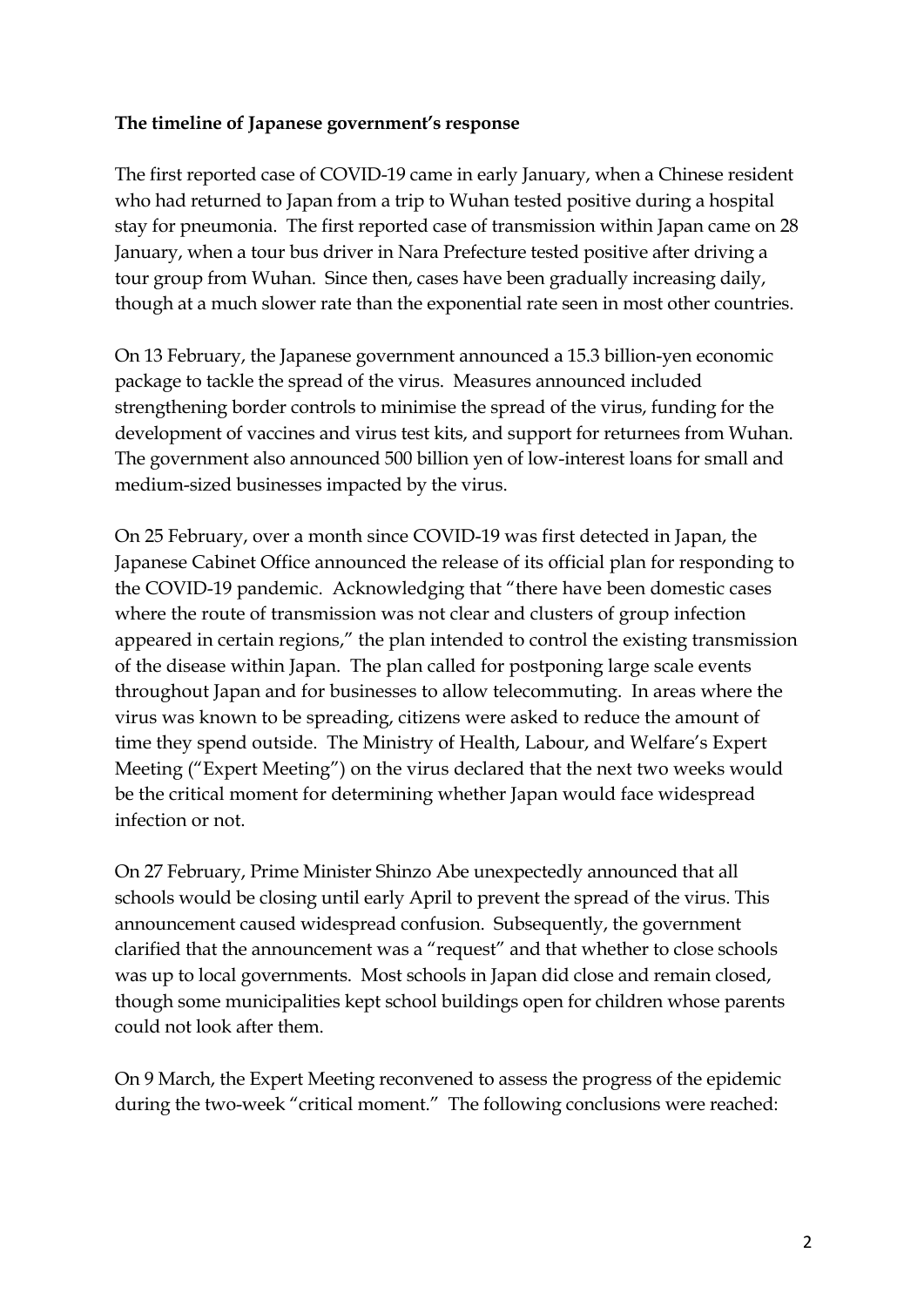- The situation in Japan was not moving toward an explosive spread of infections and appeared to be steady;
- The number of cases was expected to continue to grow "for some time", with some temporary increases and decreases;
- The number of deaths in Japan was not increasing significantly, which indicated that even with limited medical resources, doctors in Japan are able to detect patients who may develop sever symptoms and are providing proper care, indicating high quality of their medical service;
- Even if domestic transmission was contained at the moment, a second wave could come at any time;
- Given the ongoing worldwide outbreak, cases of infections brought from abroad were expected to continue.

The Expert Meeting also called for continued social distancing measures.

On 10 March, the government announced a second emergency package to cushion the economic impact of the virus and to support impacted businesses, tripling the amount of low-interest loans to small and medium-sized businesses from 500 billion yen to 1.6 trillion yen, and introducing fiscal measures worth of approximately 430 billion yen. The measures announced included: subsidies for working parents who had to miss work to care for their children; small emergency loans to individuals facing income decline due to the virus; subsidies for self-employed; interest-free loans for small and mid-sized businesses whose sales declined, respectively, at least 15% and 20%; liquidity support for businesses in the tourism industry.

On 13 March, the National Diet, at the urging of the Prime Minister, passed a bill allowing the Cabinet to declare a national emergency over the coronavirus pandemic. The national emergency would give local governments broad powers to restrict movement and close facilities. The legislation will be valid for two years. In a press conference the next day, Abe stated that it was not yet necessary to declare such an emergency and that the 2020 Tokyo Olympics would continue as planned in July.

On 16 March, the Bank of Japan expanded its equity-buying program, doubling its purchasing target to 12 trillion yen, effectively pushing the interest-rate environment in Japan even further into the negative range.

On 18 March, Prime Minister Abe announced further measures to curb the spread of the virus and to support struggling households.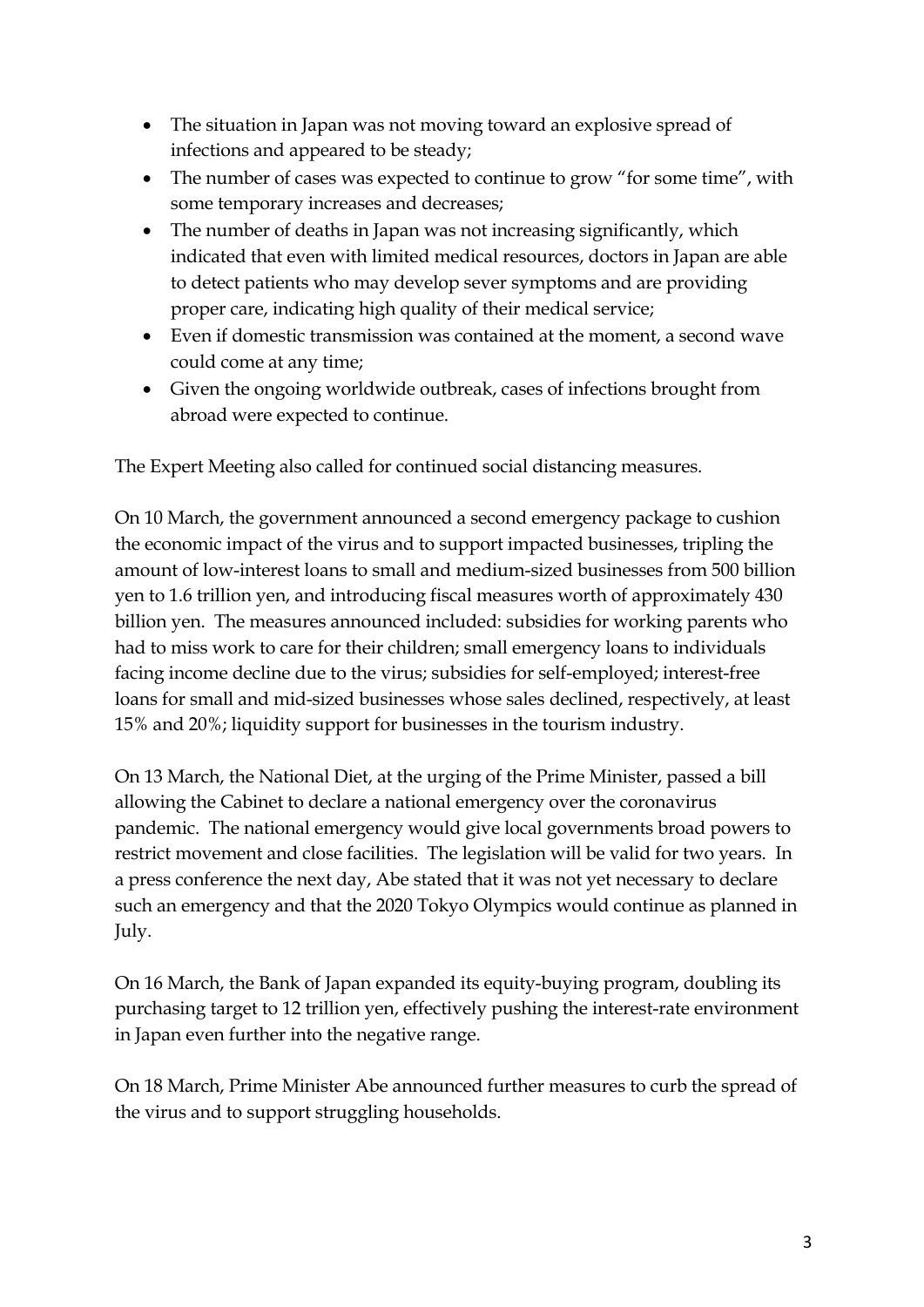To prevent increase of cases of infection brought from overseas, Prime Minister announced the following border control measures:

- Banning visitors traveling from parts of Italy, Spain and Switzerland, as well as visitors from Iceland, from entering Japan, effective midnight of 19 March;
- Requiring visitors from 38 countries (including European countries in the Schengen zone, Iran, and Egypt) to go into quarantine for 14 days and to avoid using public transportation, effective from 21 March until the end of April;
- Suspending visas, as well as visa exemptions, issued to visitors from the above 38 countries.

To support households struggling as a result of the outbreak, Prime Minister Abe announced that the government will simplify procedures for deferral of tax and social insurance payments and implement measures for tax exemptions. He also requested that local governments delay collection of local taxes. The government will also introduce a grace period for those struggling to pay their utility bills due to the impact of the virus.

On 19 March the government's expert panel concluded that the governments recommendations so far have had some effect as Japan, unlike other countries, have been able to contain number of infections and most critically fatalities from the outbreak. They maintained, however, that it is possible the situation could lead to a nationwide pandemic and urged everyone to continuously exercise caution.

As the situation varies from prefecture to prefecture, the panel also recommended to shift responsibility for recommendations to prefectural governments and allowing for re-starting of lower risk gatherings in areas less affected while keeping a more cautious approach in more severely affected areas such as Tokyo, Osaka, Hyogo, and Hokkaido.

The panel, finally, also opened up for the organisation of events if they were deemed "essential" and the hosts takes measures to ensure good circulation, avoidance of excessive crowding during, before, and after the event while minimising interaction by participants.

## *The case of the Diamond Princess*

Japan's most serious COVID-19 incident involved the *Diamond Princess,* a cruise ship registered in the UK, owned and operated by Princess Cruises, a cruise line owned by a British-American cruise line operator, Carnival Corporation & plc. The virus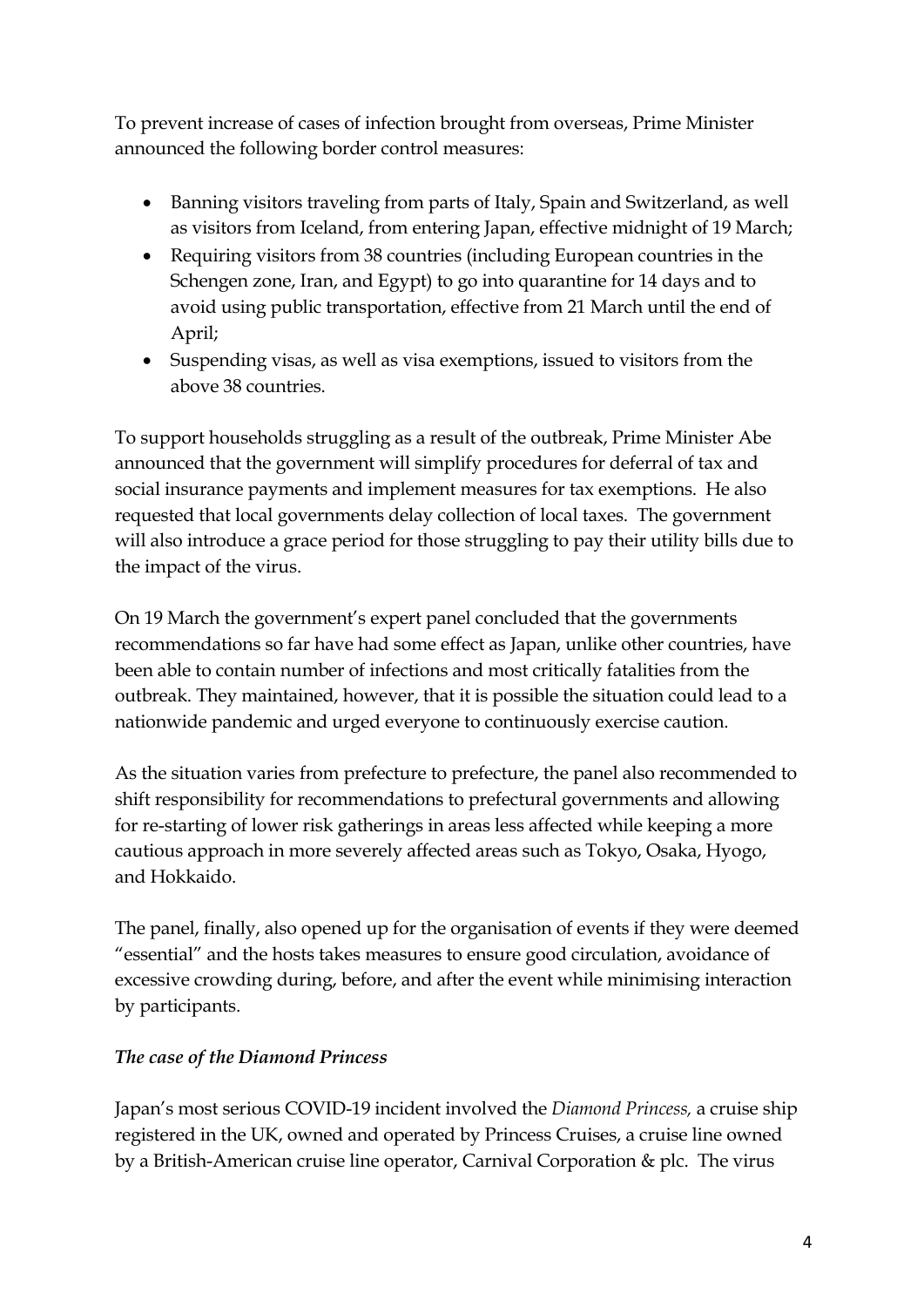was confirmed to have spread within the *Diamond Princess* during a round-trip cruise which had departed from Yokohama on 20 January.

After an 80-year-old passenger from Hong Kong disembarked in Hong Kong on 25 January and tested positive for COVID-19 on 1 February, the ship delayed its scheduled 4 February departure from Yokohama to allow Japanese authorities to screen and test passengers and crew still on board. On 4 February, the authorities announced positive test results of COVID-19 for ten passengers, the cancellation of the cruise, and that the ship was entering quarantine. A total of 3,700 passengers and crew were quarantined by the Japanese Ministry of Health, Labour and Welfare (MHLW) for what was expected to be a 14-day period, off the Port of Yokohama. By 18 February, the number of COVID-19 cases had reached over 500.

Kentaro Iwata, an infectious diseases expert at Kobe University who visited the ship, strongly criticised the management of the situation in public videos. He said that there was no zoning between contaminated areas and virus-free areas, numerous lapses in infection control measures, and no professional in charge of infection prevention. Japanese officials denied the accusations, but pictures uploaded to Twitter by vice minister of health Gaku Hashimoto, although immediately deleted, confirmed many of the claims.

A day later, Yoshihiro Takayama, a doctor working on the *Diamond Princess*, pointed out what he described as errors in Iwata's description of the situation in a Facebook post that went viral. The Facebook post did not debunk any of the key claims that Iwata made, but to avoid conflict, Iwata removed the videos.

By 27 February, at least 150 of the crew members had tested positive for the virus. Japan's National Institute of Infectious Diseases claimed that it believed most of the transmission had occurred before the quarantine began, but criticism of the measures continued, with the government eventually changing arguments to claim that they were not primarily responsible for anything that happened on the Britishflagged ship, and that Princess Cruises were the responsible party that had to ensure safety measures.

By 1 March, all passengers and crew members had disembarked from the ship. As of 15 March, there have been 672 confirmed cases from the ship and seven deaths.

### **Mitigating economic impact of the outbreak**

The economic impact of the outbreak on Japan has been significant. Japan's tourism industry, which had become one of the engines for the country's economy and a top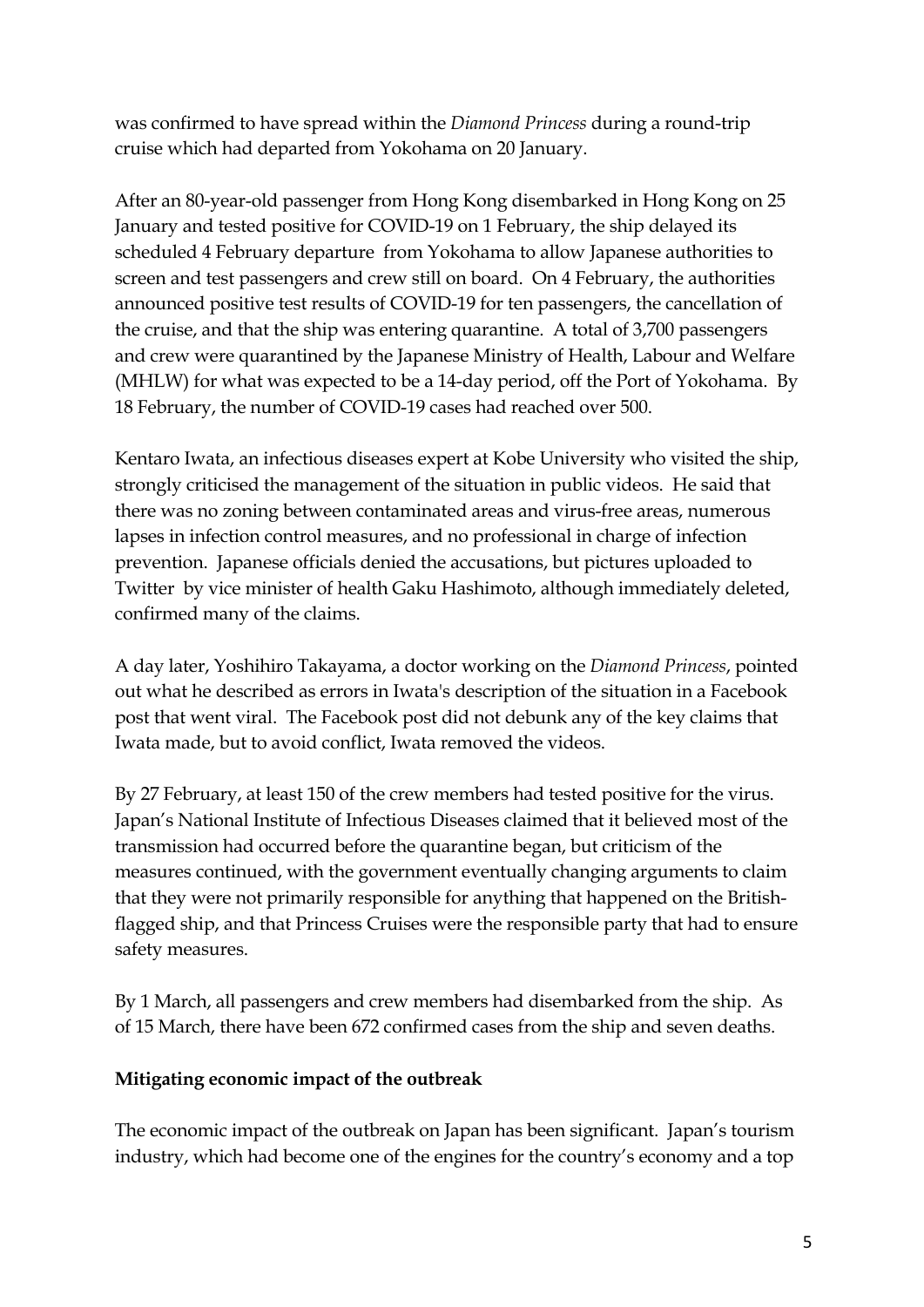priority for the Abe government, has ground to a halt. Supply chains of Japanese corporations have been disrupted due to the shutdown of China's factories. Similarly, imports from China have also dropped significantly.

Yasutoshi Nishimura, Minister of Economic Affairs and newly-appointed minister in charge of COVID-19 countermeasures, has stated that the economic impact will be similar or even larger than that of the financial crisis of 2009. In addition to the emergency package announced on 10 March, the government is now working on measures to mitigate medium- and long-term economic impacts of the outbreak. Prime Minister Abe has repeatedly stated that "everything possible will be done" to counter the economic downturn. At the meeting with lawmakers of the ruling Liberal Democratic Party (LDP) on 18 March, he stated that the government will ensure a quick rebound of the economy when the current crisis is over.

The government is planning to launch a new economic stimulus package in April to mitigate the economic impact of the outbreak. Intense discussions are now ongoing within the government on the policies and measures to include in the package.

For example, many young LDP Diet Members are proposing to reduce Japan's consumption tax to 5% (the tax was just recently raised from 8% to 10% in October 2019). While Prime Minister Abe is not a strong supporter of the idea, he has stated that he will carefully examine all proposals.

Expectations are that the new package will be at least of the magnitude of the fiscal stimulus package issued by the Japanese government following the financial crisis of 2009, if not larger. The 2009 package was 15 trillion yen (approximately \$150 billion). If the new package is larger, it would become the largest stimulus package in the history of Japan.

In a press conference on 18 March, Abe announced that the government is also forming an expert panel to discuss measures to mitigate the economic impact of the outbreak. The panel will include key ministers, Bank of Japan Governor Haruhiko Kuroda, and corporate executives and economists. The discussions of the panel will form the basis of the April package.

Key for timing of the package will be the passage of the ordinary budget for the 2020 fiscal year, starting 1 April, which passed of House of Representatives on 28 February and is currently being deliberated in the House of Councillors. The opposition parties have called for the expansion of the ordinary budget in response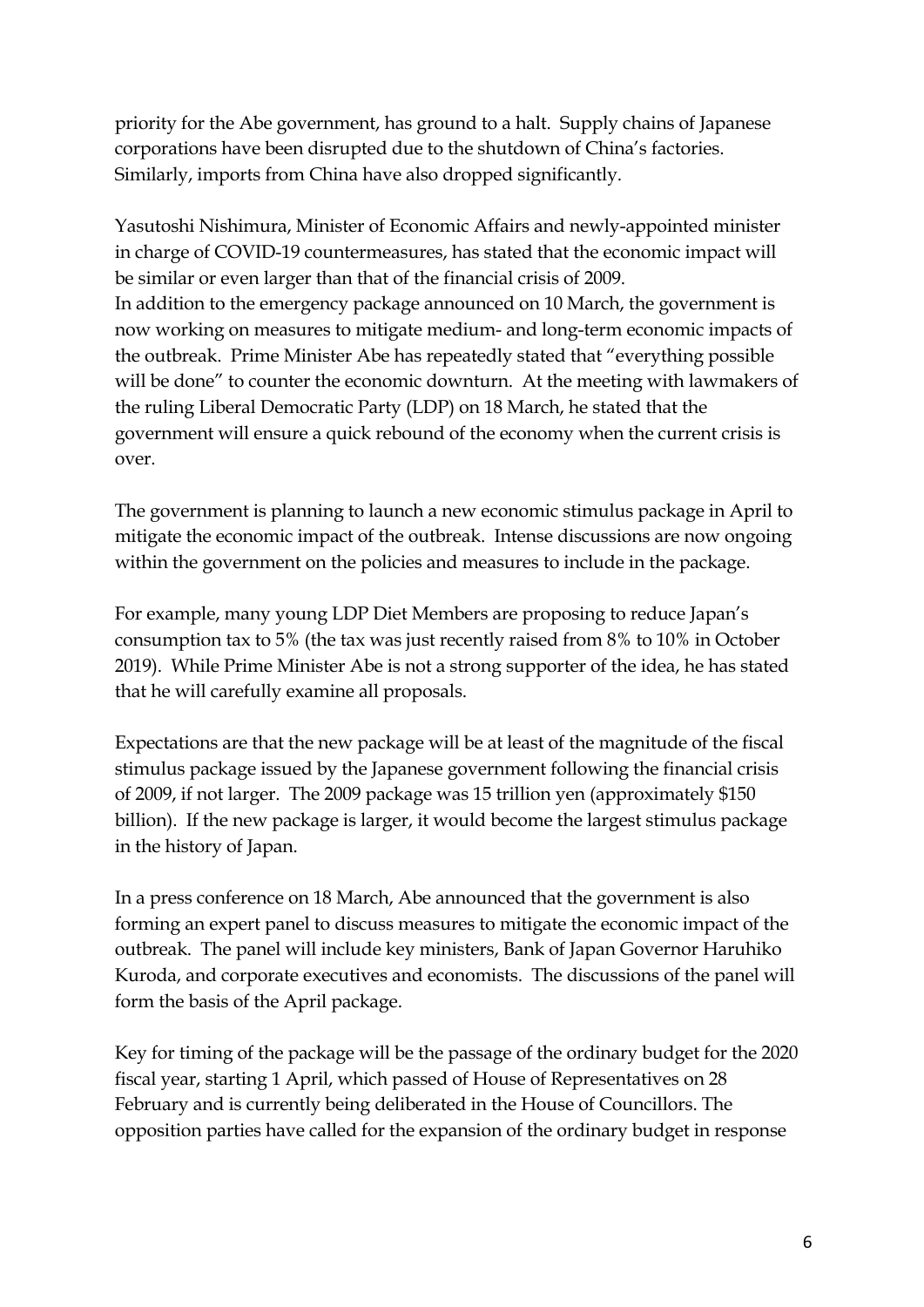to the coronavirus, but the ruling parties have insisted on first having the ordinary budget pass, before drafting the expected extraordinary budget.

# **Testing for COVID-19 in Japan**

Japan adopted a testing strategy different from most other countries with outbreaks, testing only a very small percentage of the population (around 900 people a day) and implementing strict requirements to receive a test. According to the MHLW's figures, as of 10 March, Japan had conducted 14,901 tests in total, equivalent to 76 people per million (lower than all other G7 countries except the United States).

The official requirements for testing are:

- If an individual has a fever for more than four days along with symptoms suggesting pneumonia;
- If an individual has returned from an area with confirmed COVID-19 cases; or
- If an individual has come into close contact with an infected person.

However, there are reports of patients who have had high fever for weeks being refused testing, and that even healthcare professionals who treated COVID-19 patients being refused testing, as treating a patient while wearing a mask is not considered "close contact".

The MHLW views testing for anyone without severe symptoms (except patients) as an "epidemiological study" rather than as a medical intervention and seems less concerned than other countries about early detection of clusters. According to the Ministry, because there is no treatment for the virus, early detection will not lead to early treatment, and rather than testing, anyone with mild symptoms should self-quarantine and not risk burdening the healthcare system. The MHLW also restricted private institutions from testing for fear of damaging epidemiological data.

On 6 March, in response to criticism both domestically and internationally towards this protocol, the government made more tests eligible for health insurance, but the number of patients tested has not significantly increased.

## **Public reaction to COVID-19**

The public reaction to the virus has been strong, with measures taken to stem the spread of the virus including stricter hygiene measures, event cancellations, and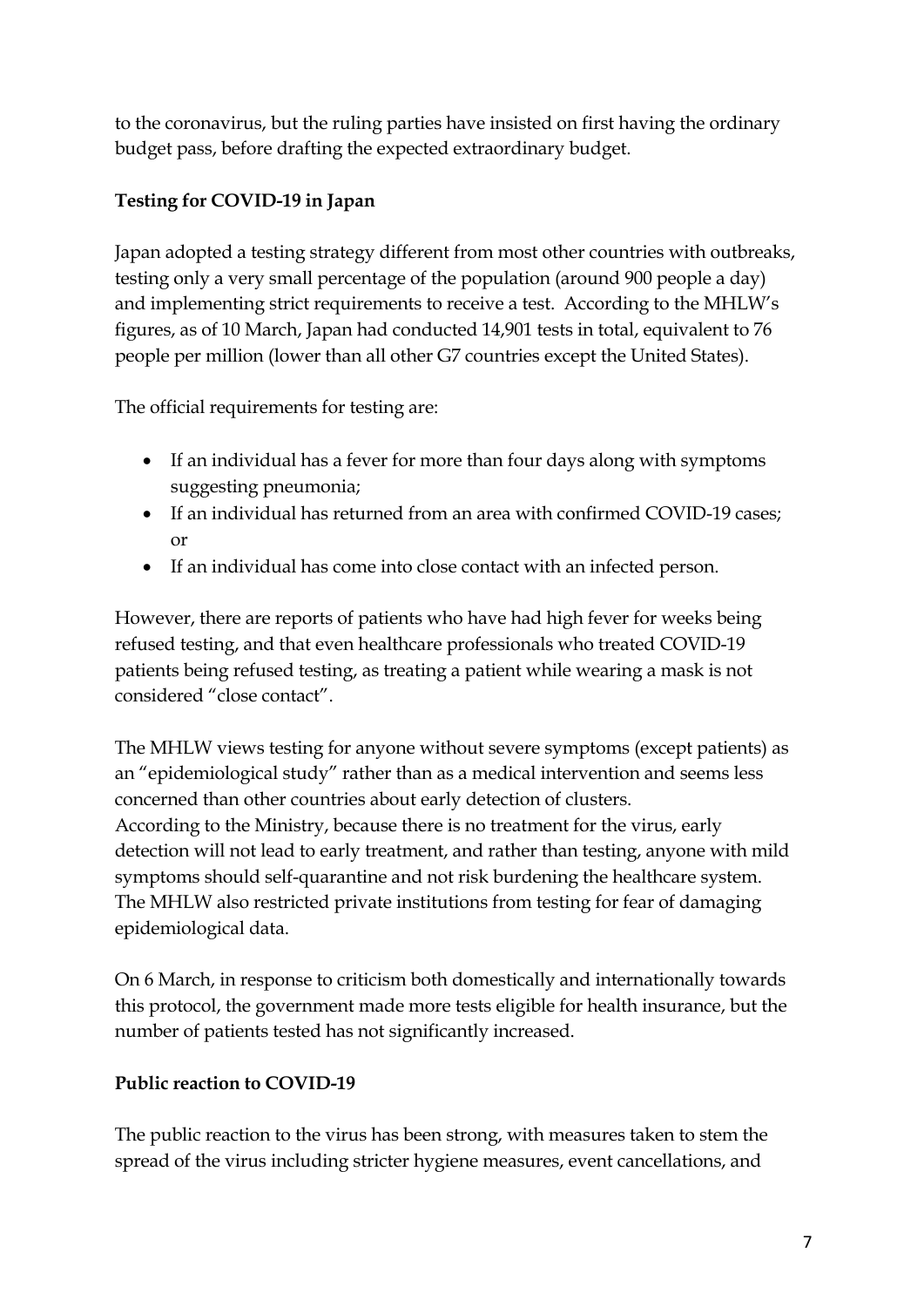social distancing. Japan does not have a strong culture of telework, so rush-hour trains remain crowded (albeit less than usual), despite warnings from experts that crowded trains are perfect environments for the virus to spread.

Panic buying of toilet paper and certain food items continues, but generally stores remain stocked with essential goods. Public transportation and services are operating as normal and restaurants and bars remain open. Although schools remain closed for now, some facilities, including sports facilities and gyms, are starting to open, albeit with restrictions still in place. Overall, there is a sense that normality is starting to return to the country.

The initial reaction of the government, especially to the *Diamond Princess,* had enormous effect on the approval rating of the government, with a *Kyodo News* poll showing Abe's approval rating falling to 41 percent on 16 February, its lowest in months. However, the approval rating in the same poll bounced back to 49.7 percent on 17 March, reflecting public confidence in the measures taken by Abe Administration to contain the virus.

The general adherence to the government's recommendation is also remarkable. Companies have swiftly implemented tele-working, all schools have closed down, close to all events have been postponed even if there have been no formal requirement or legal obligation to do so.

## **Tokyo 2020 Olympic and Paralympic Games**

Much of Japan's response so far can be linked to the desire to not postpone (let alone cancel) the Tokyo 2020 Olympics. If not for the Olympics, it is likely that the government would not have taken the COVID-19 situation as seriously as it has.

Both Prime Minister Abe and Tokyo Governor Yuriko Koike maintain that the Olympics will be held as scheduled. A Communique from the International Olympic Committee (IOC) issued on 17 March also emphasised that the IOC remains fully committed to the Tokyo Olympics and that there was no need for any drastic decision "at this stage". However, the IOC has been criticised by the athletes for the decision to press on with the event. Separately, a recent poll showed that two-thirds of Japanese citizens believe that the event should not take place as planned.

The importance for the Japanese government to hold the Tokyo Olympics as scheduled cannot be underestimated or overstated.